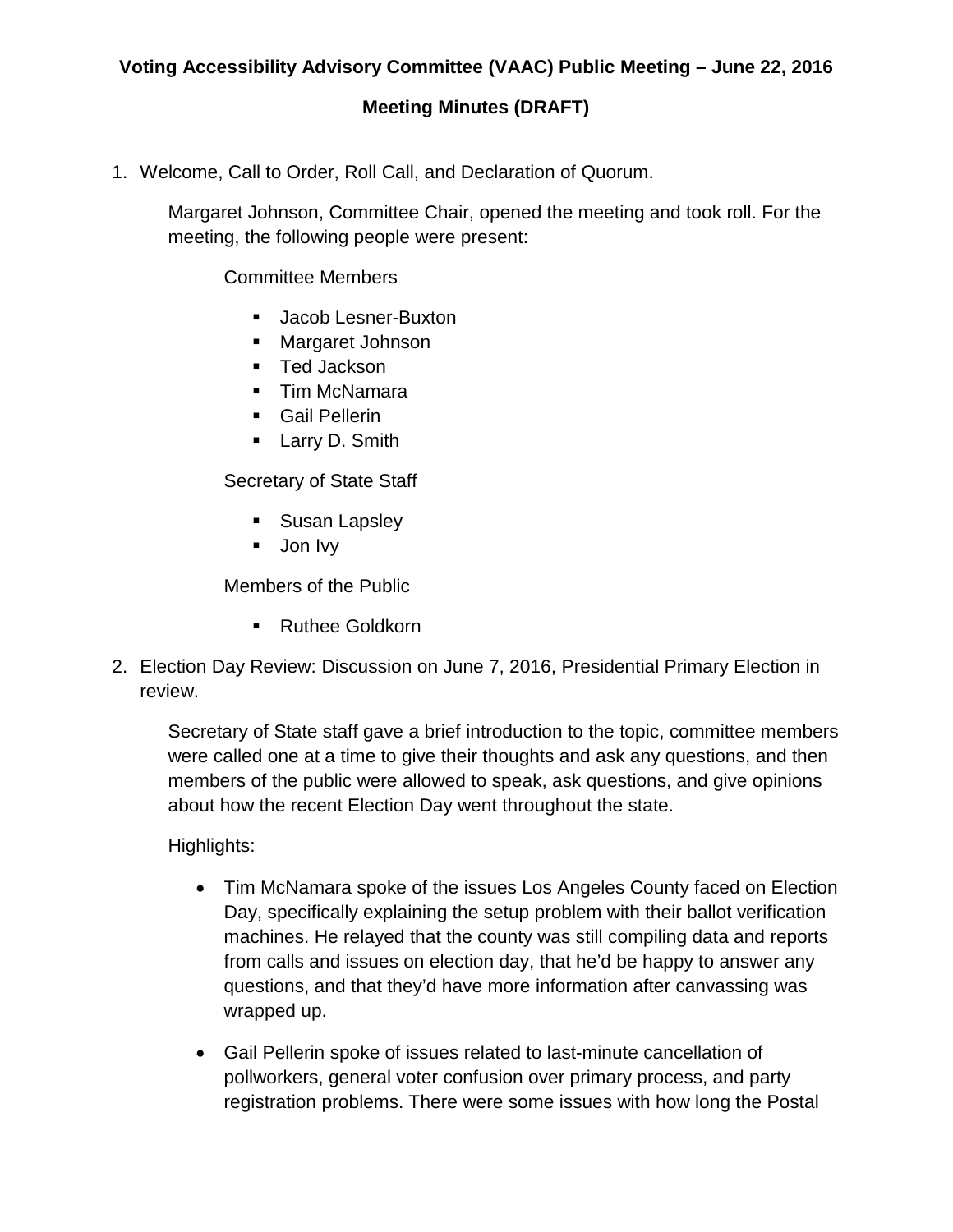Service took delivering ballots. The "American Independent Party" (AIP was still an issue of confusion for voters.

- o Gail relayed a story of one voter who was an AIP registered voter, who voted provisionally a Democratic ballot. The voter was able to successfully go to court and the court ordered the vote counted and the voter re-registered as No Party Preference.
- Larry Smith spoke of issues with party preference confusion. Riverside County had issues with their vendors and issues with delayed mailing of their sample ballots.
- Margaret Johnson spoke about the voter hotline at Disability Rights California. There were about 18 calls – half from people in hospitals. About three were related to accessible voting systems, a couple were related to access issues, and one was a transportation issue. If they received the calls in real-time, they were able to work with officials to resolve issues.
- 3. Voter Registration Cards: Discussion on possible redesign ideas for voter registration cards.

Secretary of State staff gave a brief introduction to the topic, committee members were called one at a time to give their thoughts and ask any questions, and then members of the public were allowed to speak, ask questions, and give opinions about possible considerations for future redesigns of the voter registration application.

Highlights:

- Tim McNamara thanked the Secretary of State for the efforts already taken for improving the voter registration card (VRC). He also commented that there seemed to be a lot of collective desire to improve the VRC even further.
- Margaret Johnson suggested that a way to indicate a need for accommodation directly on the VRC would be a good idea.
- Ruthee Goldkorn, member of the public, suggested a simple box for the VRC, "Do you need an accommodation to vote or participate in the election process?" She put forth that self-identification should not be seen as an intrusion or an insult, and that it's important for those with disabilities to be counted in registration statistics. Her emphasis was on just creating a system of learning which voters need or request